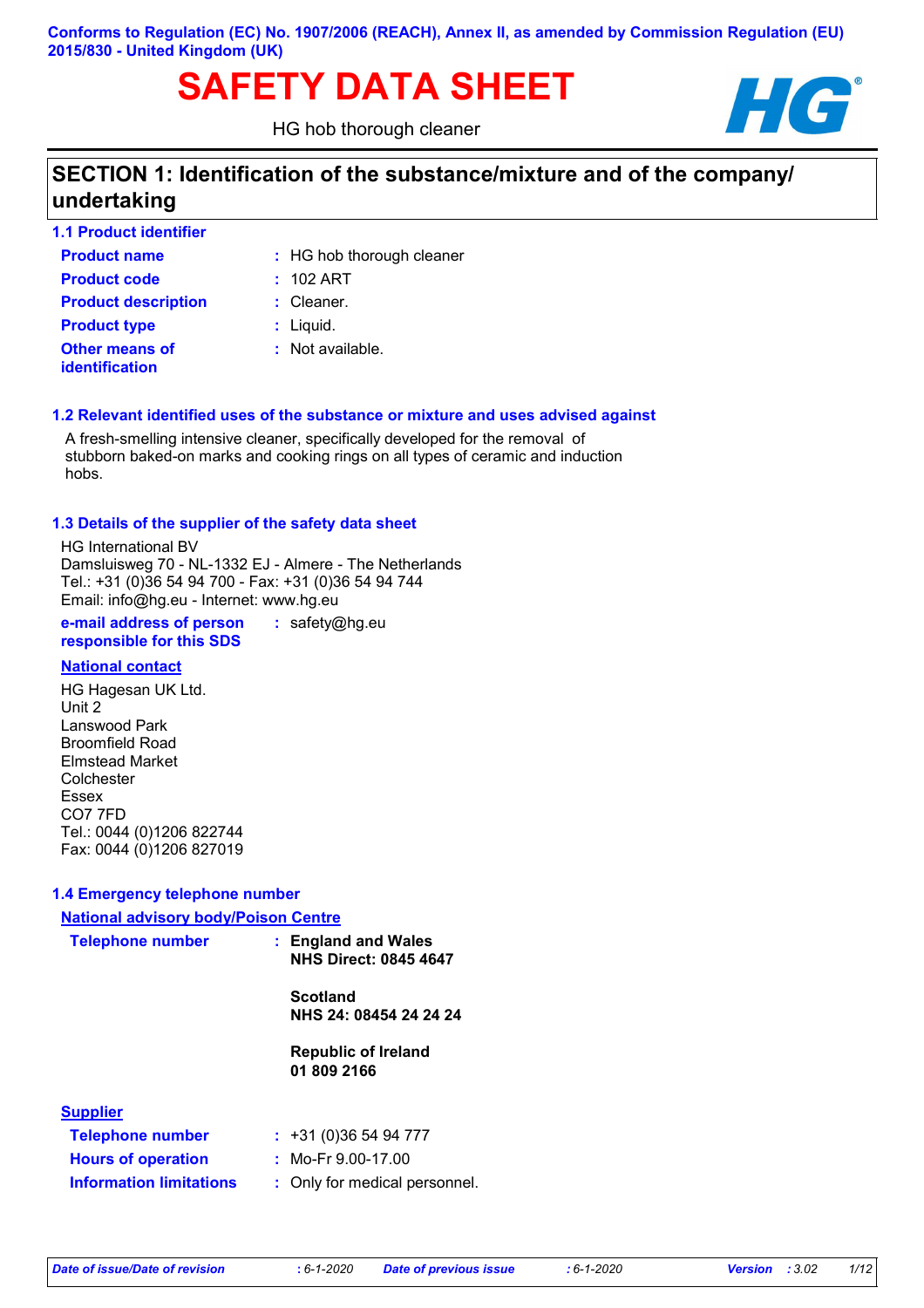*HG hob thorough cleaner*

| <b>SECTION 2: Hazards identification</b>                                                                                                                        |                                                                                               |
|-----------------------------------------------------------------------------------------------------------------------------------------------------------------|-----------------------------------------------------------------------------------------------|
| 2.1 Classification of the substance or mixture                                                                                                                  |                                                                                               |
| <b>Product definition</b>                                                                                                                                       | : Mixture                                                                                     |
|                                                                                                                                                                 | Classification according to Regulation (EC) No. 1272/2008 [CLP/GHS]                           |
| Not classified.                                                                                                                                                 |                                                                                               |
|                                                                                                                                                                 | The product is not classified as hazardous according to Regulation (EC) 1272/2008 as amended. |
| <b>Ingredients of unknown</b><br>toxicity                                                                                                                       |                                                                                               |
| <b>Ingredients of unknown</b><br>ecotoxicity                                                                                                                    | t                                                                                             |
|                                                                                                                                                                 | See Section 11 for more detailed information on health effects and symptoms.                  |
| <b>2.2 Label elements</b>                                                                                                                                       |                                                                                               |
| <b>Signal word</b>                                                                                                                                              | : No signal word.                                                                             |
| <b>Hazard statements</b>                                                                                                                                        | : No known significant effects or critical hazards.                                           |
| <b>Precautionary statements</b>                                                                                                                                 |                                                                                               |
| <b>General</b>                                                                                                                                                  | : If medical advice is needed, have product container or label at hand. Keep out of           |
|                                                                                                                                                                 | reach of children.                                                                            |
| <b>Prevention</b>                                                                                                                                               | : Not applicable.                                                                             |
| <b>Response</b>                                                                                                                                                 | Not applicable.                                                                               |
| <b>Storage</b>                                                                                                                                                  | Not applicable.                                                                               |
| <b>Disposal</b>                                                                                                                                                 | Not applicable.                                                                               |
| <b>Supplemental label</b><br>elements                                                                                                                           | : Not applicable.                                                                             |
| <b>Annex XVII - Restrictions</b><br>on the manufacture,<br>placing on the market and<br>use of certain dangerous<br>substances, mixtures and<br><b>articles</b> | : Not applicable.                                                                             |
| <b>Special packaging requirements</b>                                                                                                                           |                                                                                               |
| <b>Containers to be fitted</b><br>with child-resistant<br>fastenings                                                                                            | : Not applicable.                                                                             |
| Tactile warning of danger : Not applicable.                                                                                                                     |                                                                                               |
| 2.3 Other hazards                                                                                                                                               |                                                                                               |

**Other hazards which do : not result in classification** : None known.

# **SECTION 3: Composition/information on ingredients**

| <b>Product/ingredient name</b>                                | <b>Identifiers</b>                                                                  | %            | <b>Regulation (EC) No.</b><br>1272/2008 [CLP]               | <b>Type</b> |
|---------------------------------------------------------------|-------------------------------------------------------------------------------------|--------------|-------------------------------------------------------------|-------------|
| propan-2-ol                                                   | REACH#:<br>01-2119457558-25<br>EC: 200-661-7<br>CAS: 67-63-0<br>Index: 603-117-00-0 | ⊦≥1 - <5     | Flam. Liq. 2, H225<br>Eye Irrit. 2, H319<br>STOT SE 3, H336 | [1] [2]     |
| 1,2,3-Propanetricarboxylic acid,<br>2-hydroxy-, hydrate (1:1) | I REACH #:<br>01-2119457026-42<br>EC: 201--069-1<br>CAS: 5949-29-1                  | $\geq 1 - 5$ | Eye Irrit. 2, H319                                          | $[1]$       |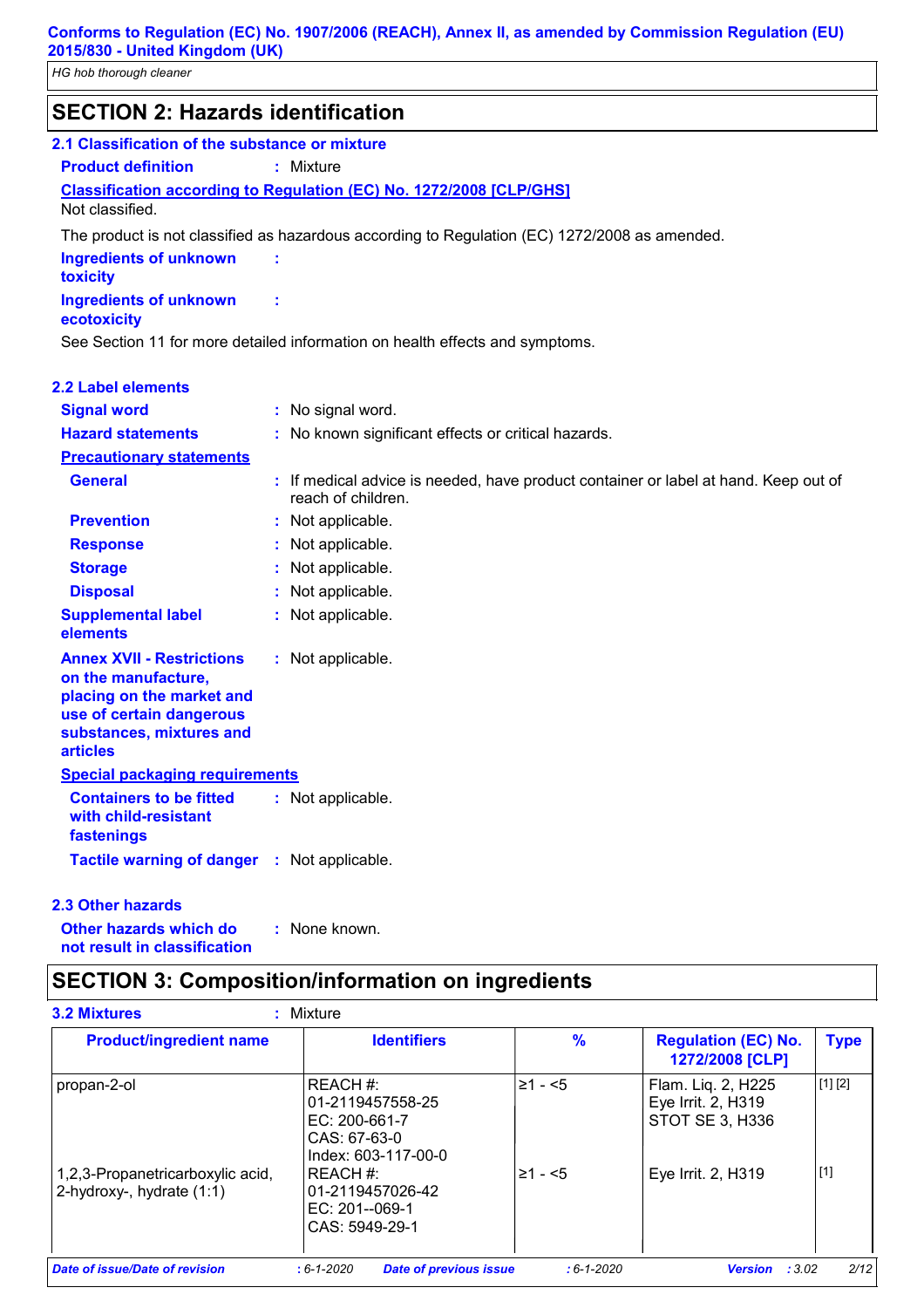# **SECTION 3: Composition/information on ingredients See Section 16 for the full text of the H statements declared above.**

There are no additional ingredients present which, within the current knowledge of the supplier and in the concentrations applicable, are classified as hazardous to health or the environment, are PBTs, vPvBs or Substances of equivalent concern, or have been assigned a workplace exposure limit and hence require reporting in this section.

**T**<sub>vpe</sub>

[1] Substance classified with a health or environmental hazard

- [2] Substance with a workplace exposure limit
- [3] Substance meets the criteria for PBT according to Regulation (EC) No. 1907/2006, Annex XIII
- [4] Substance meets the criteria for vPvB according to Regulation (EC) No. 1907/2006, Annex XIII
- [5] Substance of equivalent concern

[6] Additional disclosure due to company policy

Occupational exposure limits, if available, are listed in Section 8.

# **SECTION 4: First aid measures**

## **4.1 Description of first aid measures**

| <b>Eye contact</b>                | Immediately flush eyes with plenty of water, occasionally lifting the upper and lower<br>eyelids. Check for and remove any contact lenses. Get medical attention if irritation<br>occurs. |
|-----------------------------------|-------------------------------------------------------------------------------------------------------------------------------------------------------------------------------------------|
| <b>Inhalation</b>                 | : Get medical attention if symptoms occur. Remove victim to fresh air and keep at<br>rest in a position comfortable for breathing.                                                        |
| <b>Skin contact</b>               | : Flush contaminated skin with plenty of water. Remove contaminated clothing and<br>shoes. Get medical attention if symptoms occur.                                                       |
| <b>Ingestion</b>                  | : Get medical attention if symptoms occur.                                                                                                                                                |
| <b>Protection of first-aiders</b> | : No action shall be taken involving any personal risk or without suitable training.                                                                                                      |

#### **4.2 Most important symptoms and effects, both acute and delayed**

**Over-exposure signs/symptoms**

| <b>Eye contact</b>  | : No specific data. |
|---------------------|---------------------|
| <b>Inhalation</b>   | : No specific data. |
| <b>Skin contact</b> | : No specific data. |
| <b>Ingestion</b>    | : No specific data. |

#### **4.3 Indication of any immediate medical attention and special treatment needed**

| <b>Notes to physician</b>  | : Treat symptomatically. Contact poison treatment specialist immediately if large<br>quantities have been ingested or inhaled. |
|----------------------------|--------------------------------------------------------------------------------------------------------------------------------|
| <b>Specific treatments</b> | : No specific treatment.                                                                                                       |

## **SECTION 5: Firefighting measures**

| 5.1 Extinguishing media                  |                  |
|------------------------------------------|------------------|
| <b>Suitable extinguishing</b><br>media   | : Not applicable |
| <b>Unsuitable extinguishing</b><br>media | : Not applicable |

#### **5.2 Special hazards arising from the substance or mixture**

**Hazards from the substance or mixture :** In a fire or if heated, a pressure increase will occur and the container may burst.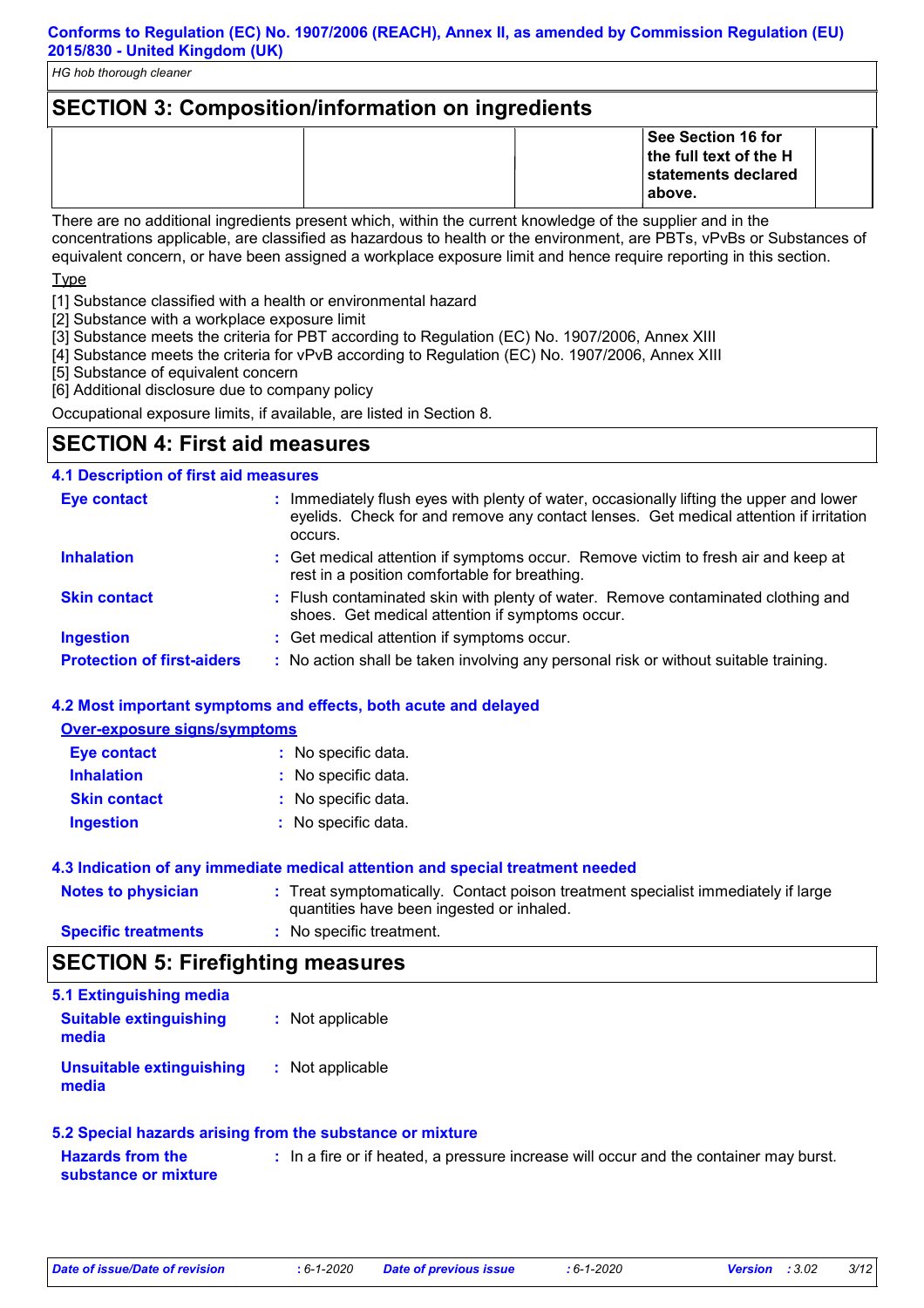# **SECTION 5: Firefighting measures**

| <b>Hazardous combustion</b><br>products                  | : Decomposition products may include the following materials:<br>carbon dioxide<br>carbon monoxide<br>metal oxide/oxides                                                                                                                                                                                                                                              |
|----------------------------------------------------------|-----------------------------------------------------------------------------------------------------------------------------------------------------------------------------------------------------------------------------------------------------------------------------------------------------------------------------------------------------------------------|
| <b>5.3 Advice for firefighters</b>                       |                                                                                                                                                                                                                                                                                                                                                                       |
| <b>Special protective actions</b><br>for fire-fighters   | : Promptly isolate the scene by removing all persons from the vicinity of the incident if<br>there is a fire. No action shall be taken involving any personal risk or without<br>suitable training.                                                                                                                                                                   |
| <b>Special protective</b><br>equipment for fire-fighters | : Fire-fighters should wear appropriate protective equipment and self-contained<br>breathing apparatus (SCBA) with a full face-piece operated in positive pressure<br>mode. Clothing for fire-fighters (including helmets, protective boots and gloves)<br>conforming to European standard EN 469 will provide a basic level of protection for<br>chemical incidents. |

# **SECTION 6: Accidental release measures**

|                                                  | 6.1 Personal precautions, protective equipment and emergency procedures                                                                                                                                                                                                                                                                                                                                                                                                        |
|--------------------------------------------------|--------------------------------------------------------------------------------------------------------------------------------------------------------------------------------------------------------------------------------------------------------------------------------------------------------------------------------------------------------------------------------------------------------------------------------------------------------------------------------|
| For non-emergency<br>personnel                   | : No action shall be taken involving any personal risk or without suitable training.<br>Evacuate surrounding areas. Keep unnecessary and unprotected personnel from<br>entering. Do not touch or walk through spilt material. Put on appropriate personal<br>protective equipment.                                                                                                                                                                                             |
|                                                  | For emergency responders : If specialised clothing is required to deal with the spillage, take note of any<br>information in Section 8 on suitable and unsuitable materials. See also the<br>information in "For non-emergency personnel".                                                                                                                                                                                                                                     |
| <b>6.2 Environmental</b><br>precautions          | : Avoid dispersal of spilt material and runoff and contact with soil, waterways, drains<br>and sewers. Inform the relevant authorities if the product has caused environmental<br>pollution (sewers, waterways, soil or air).                                                                                                                                                                                                                                                  |
|                                                  | 6.3 Methods and material for containment and cleaning up                                                                                                                                                                                                                                                                                                                                                                                                                       |
| <b>Small spill</b>                               | : Stop leak if without risk. Move containers from spill area. Dilute with water and mop<br>up if water-soluble. Alternatively, or if water-insoluble, absorb with an inert dry<br>material and place in an appropriate waste disposal container. Dispose of via a<br>licensed waste disposal contractor.                                                                                                                                                                       |
| <b>Large spill</b>                               | : Stop leak if without risk. Move containers from spill area. Prevent entry into sewers,<br>water courses, basements or confined areas. Wash spillages into an effluent<br>treatment plant or proceed as follows. Contain and collect spillage with non-<br>combustible, absorbent material e.g. sand, earth, vermiculite or diatomaceous earth<br>and place in container for disposal according to local regulations. Dispose of via a<br>licensed waste disposal contractor. |
| <b>6.4 Reference to other</b><br><b>sections</b> | : See Section 1 for emergency contact information.<br>See Section 8 for information on appropriate personal protective equipment.                                                                                                                                                                                                                                                                                                                                              |

# **SECTION 7: Handling and storage**

The information in this section contains generic advice and guidance. The list of Identified Uses in Section 1 should be consulted for any available use-specific information provided in the Exposure Scenario(s).

See Section 13 for additional waste treatment information.

#### **7.1 Precautions for safe handling**

| <b>Protective measures</b>                       | : Put on appropriate personal protective equipment (see Section 8).                                                                                                                                                                                                                                                                                           |
|--------------------------------------------------|---------------------------------------------------------------------------------------------------------------------------------------------------------------------------------------------------------------------------------------------------------------------------------------------------------------------------------------------------------------|
| <b>Advice on general</b><br>occupational hygiene | : Eating, drinking and smoking should be prohibited in areas where this material is<br>handled, stored and processed. Workers should wash hands and face before<br>eating, drinking and smoking. Remove contaminated clothing and protective<br>equipment before entering eating areas. See also Section 8 for additional<br>information on hygiene measures. |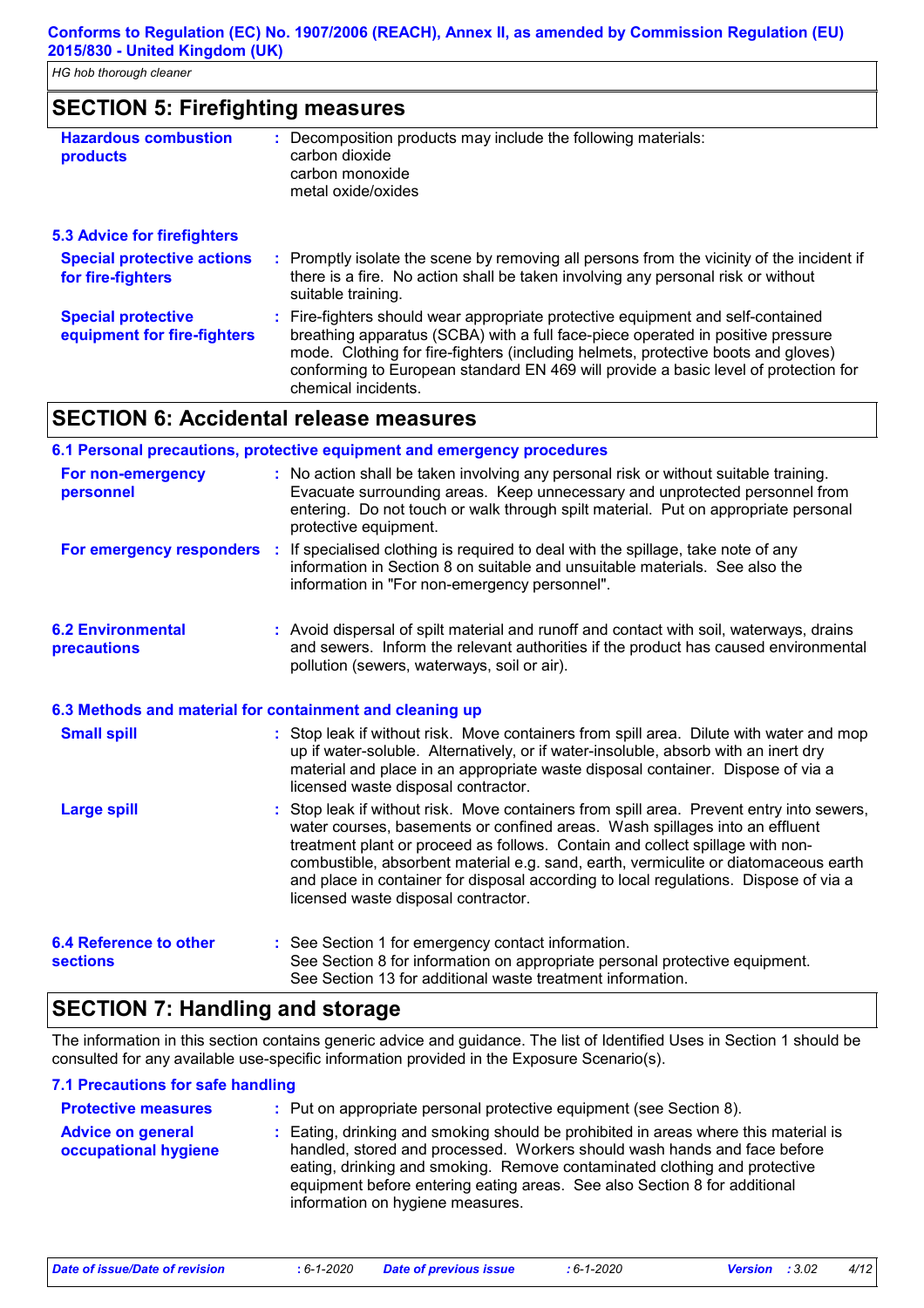*HG hob thorough cleaner*

## **SECTION 7: Handling and storage**

#### **7.2 Conditions for safe storage, including any incompatibilities**

Store in accordance with local regulations. Store in original container protected from direct sunlight in a dry, cool and well-ventilated area, away from incompatible materials (see Section 10) and food and drink. Keep container tightly closed and sealed until ready for use. Containers that have been opened must be carefully resealed and kept upright to prevent leakage. Do not store in unlabelled containers. Use appropriate containment to avoid environmental contamination. See Section 10 for incompatible materials before handling or use.

#### **7.3 Specific end use(s) Recommendations :**

**Industrial sector specific : solutions** : Not available.

## **SECTION 8: Exposure controls/personal protection**

The information in this section contains generic advice and guidance. Information is provided based on typical anticipated uses of the product. Additional measures might be required for bulk handling or other uses that could significantly increase worker exposure or environmental releases.

## **8.1 Control parameters**

#### **Occupational exposure limits**

| <b>Product/ingredient name</b>              |                 | <b>Exposure limit values</b>                                                                                                                                                                                                                                                                                                                                                                                                                                                                                                                                                                                                                                                                                                                                                                                                                                                                                                                                                                                        |  |
|---------------------------------------------|-----------------|---------------------------------------------------------------------------------------------------------------------------------------------------------------------------------------------------------------------------------------------------------------------------------------------------------------------------------------------------------------------------------------------------------------------------------------------------------------------------------------------------------------------------------------------------------------------------------------------------------------------------------------------------------------------------------------------------------------------------------------------------------------------------------------------------------------------------------------------------------------------------------------------------------------------------------------------------------------------------------------------------------------------|--|
| propan-2-ol                                 |                 | EH40/2005 WELs (United Kingdom (UK), 12/2011).<br>STEL: 1250 mg/m <sup>3</sup> 15 minutes.<br>STEL: 500 ppm 15 minutes.<br>TWA: 999 mg/m <sup>3</sup> 8 hours.<br>TWA: 400 ppm 8 hours.                                                                                                                                                                                                                                                                                                                                                                                                                                                                                                                                                                                                                                                                                                                                                                                                                             |  |
| <b>Recommended monitoring</b><br>procedures | ÷.<br>required. | If this product contains ingredients with exposure limits, personal, workplace<br>atmosphere or biological monitoring may be required to determine the effectiveness<br>of the ventilation or other control measures and/or the necessity to use respiratory<br>protective equipment. Reference should be made to monitoring standards, such as<br>the following: European Standard EN 689 (Workplace atmospheres - Guidance for<br>the assessment of exposure by inhalation to chemical agents for comparison with<br>limit values and measurement strategy) European Standard EN 14042 (Workplace<br>atmospheres - Guide for the application and use of procedures for the assessment<br>of exposure to chemical and biological agents) European Standard EN 482<br>(Workplace atmospheres - General requirements for the performance of procedures<br>for the measurement of chemical agents) Reference to national guidance<br>documents for methods for the determination of hazardous substances will also be |  |

#### **DNELs/DMELs**

No DNELs/DMELs available.

#### **PNECs**

No PNECs available

| <b>8.2 Exposure controls</b>                      |                                                                                                                                                                                                                                                          |
|---------------------------------------------------|----------------------------------------------------------------------------------------------------------------------------------------------------------------------------------------------------------------------------------------------------------|
| <b>Appropriate engineering</b><br><b>controls</b> | : Good general ventilation should be sufficient to control worker exposure to airborne<br>contaminants.                                                                                                                                                  |
| <b>Individual protection measures</b>             |                                                                                                                                                                                                                                                          |
| <b>Hygiene measures</b>                           | : Wash hands, forearms and face thoroughly after handling chemical products,<br>before eating, smoking and using the lavatory and at the end of the working period.<br>Appropriate techniques should be used to remove notentially contaminated clothing |

before eating, smoking and using the lavatory and at the end of the working period. Appropriate techniques should be used to remove potentially contaminated clothing. Wash contaminated clothing before reusing. Ensure that eyewash stations and safety showers are close to the workstation location.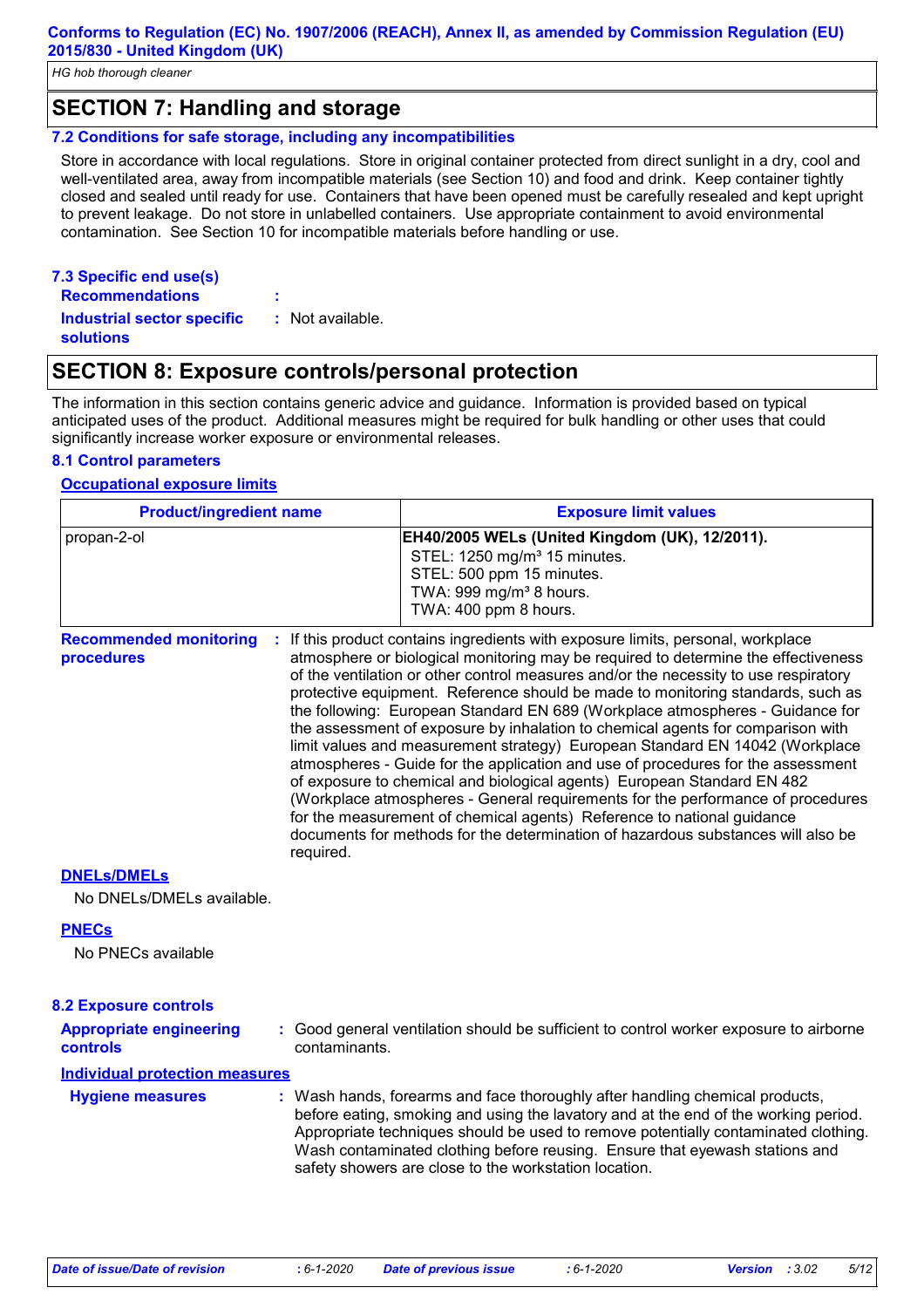## **SECTION 8: Exposure controls/personal protection**

| <b>Eye/face protection</b>                       | Safety eyewear complying with an approved standard should be used when a risk<br>assessment indicates this is necessary to avoid exposure to liquid splashes, mists,<br>gases or dusts. If contact is possible, the following protection should be worn,<br>unless the assessment indicates a higher degree of protection: safety glasses with<br>side-shields. |
|--------------------------------------------------|-----------------------------------------------------------------------------------------------------------------------------------------------------------------------------------------------------------------------------------------------------------------------------------------------------------------------------------------------------------------|
| <b>Skin protection</b>                           |                                                                                                                                                                                                                                                                                                                                                                 |
| <b>Hand protection</b>                           | : Not applicable                                                                                                                                                                                                                                                                                                                                                |
| <b>Body protection</b>                           | Personal protective equipment for the body should be selected based on the task<br>being performed and the risks involved and should be approved by a specialist<br>before handling this product.                                                                                                                                                               |
| <b>Other skin protection</b>                     | : Appropriate footwear and any additional skin protection measures should be<br>selected based on the task being performed and the risks involved and should be<br>approved by a specialist before handling this product.                                                                                                                                       |
| <b>Respiratory protection</b>                    | Based on the hazard and potential for exposure, select a respirator that meets the<br>appropriate standard or certification. Respirators must be used according to a<br>respiratory protection program to ensure proper fitting, training, and other important<br>aspects of use.                                                                               |
| <b>Thermal hazards</b>                           |                                                                                                                                                                                                                                                                                                                                                                 |
| <b>Environmental exposure</b><br><b>controls</b> | Emissions from ventilation or work process equipment should be checked to<br>ensure they comply with the requirements of environmental protection legislation.<br>In some cases, fume scrubbers, filters or engineering modifications to the process<br>equipment will be necessary to reduce emissions to acceptable levels.                                   |

# **SECTION 9: Physical and chemical properties**

## **9.1 Information on basic physical and chemical properties**

#### **Appearance**

| <b>Physical state</b>                                             | : Liquid.                                                         |
|-------------------------------------------------------------------|-------------------------------------------------------------------|
| <b>Colour</b>                                                     | : White                                                           |
| <b>Odour</b>                                                      | : Lemon-like. [Slight]                                            |
| <b>Odour threshold</b>                                            | $:$ Not available.                                                |
| pH                                                                | Not applicable.                                                   |
| <b>Melting point/freezing point</b>                               | : Not available.                                                  |
| Initial boiling point and<br>boiling range                        | $:$ Not available.                                                |
| <b>Flash point</b>                                                | : Closed cup: 61 to 93,3°C [Product does not sustain combustion.] |
| <b>Evaporation rate</b>                                           | Not available.                                                    |
| <b>Flammability (solid, gas)</b>                                  | : Not available.                                                  |
| <b>Upper/lower flammability or</b><br>explosive limits            | : Not available.                                                  |
| <b>Vapour pressure</b>                                            | : Not available.                                                  |
| <b>Vapour density</b>                                             | : Not available.                                                  |
| <b>Relative density</b>                                           | $: 1,3$ to 1,35                                                   |
| <b>Solubility(ies)</b>                                            | : Not available.                                                  |
| <b>Partition coefficient: n-octanol/: Not available.</b><br>water |                                                                   |
| <b>Auto-ignition temperature</b>                                  | : Not available.                                                  |
| <b>Decomposition temperature</b>                                  | : Not available.                                                  |
| <b>Viscosity</b>                                                  | : Not available.                                                  |
| <b>Explosive properties</b>                                       | : Not available.                                                  |
| <b>Oxidising properties</b>                                       | : Not available.                                                  |

#### **9.2 Other information**

*Date of issue/Date of revision* **:** *6-1-2020 Date of previous issue : 6-1-2020 Version : 3.02 6/12*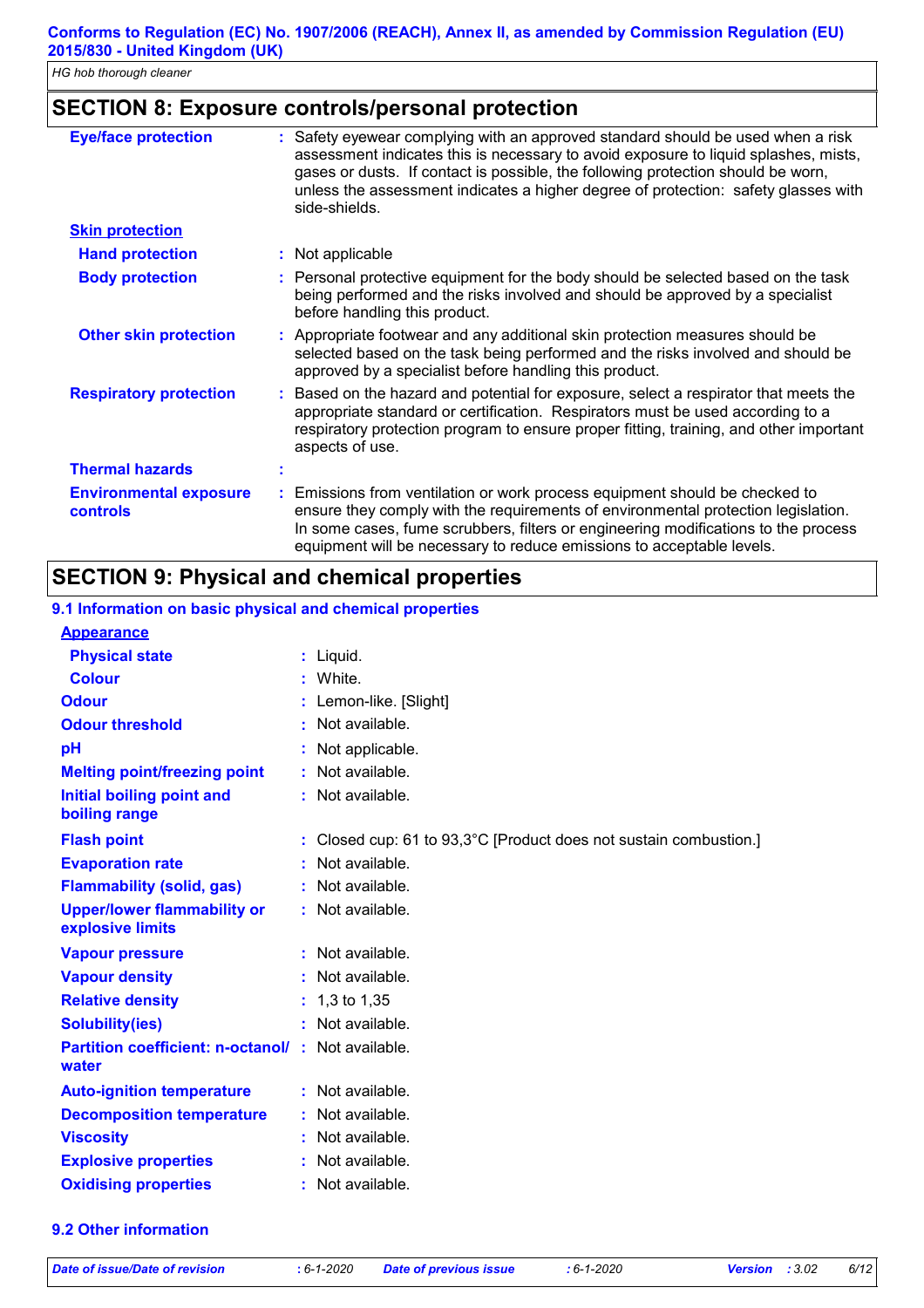*HG hob thorough cleaner*

# **SECTION 9: Physical and chemical properties**

#### **Solubility in water :** Not available.

No additional information.

# **SECTION 10: Stability and reactivity**

| <b>10.1 Reactivity</b>                            | : No specific test data related to reactivity available for this product or its ingredients.              |
|---------------------------------------------------|-----------------------------------------------------------------------------------------------------------|
| <b>10.2 Chemical stability</b>                    | : The product is stable.                                                                                  |
| <b>10.3 Possibility of</b><br>hazardous reactions | : Under normal conditions of storage and use, hazardous reactions will not occur.                         |
| <b>10.4 Conditions to avoid</b>                   | : Not applicable                                                                                          |
| <b>10.5 Incompatible materials</b>                | : No specific data.                                                                                       |
| <b>10.6 Hazardous</b><br>decomposition products   | : Under normal conditions of storage and use, hazardous decomposition products<br>should not be produced. |

# **SECTION 11: Toxicological information**

## **11.1 Information on toxicological effects**

## **Acute toxicity**

| <b>Product/ingredient name</b> | <b>Result</b>            | <b>Species</b> | <b>Dose</b>               | <b>Exposure</b> |
|--------------------------------|--------------------------|----------------|---------------------------|-----------------|
| propan-2-ol                    | LD50 Dermal<br>LD50 Oral | Rabbit<br>Rat  | 12800 mg/kg<br>5000 mg/kg |                 |

## **Conclusion/Summary :** Not available.

**Acute toxicity estimates**

Not available.

#### **Irritation/Corrosion**

| <b>Product/ingredient name</b>                              | <b>Result</b>            | <b>Species</b> | <b>Score</b>             | <b>Exposure</b>             | <b>Observation</b> |
|-------------------------------------------------------------|--------------------------|----------------|--------------------------|-----------------------------|--------------------|
| propan-2-ol                                                 | Eyes - Moderate irritant | Rabbit         | $\overline{\phantom{a}}$ | 24 hours 100<br>milligrams  | $\blacksquare$     |
|                                                             | Eyes - Moderate irritant | Rabbit         | $\overline{\phantom{a}}$ | 10 milligrams               |                    |
|                                                             | Eyes - Severe irritant   | Rabbit         | $\overline{\phantom{a}}$ | 100                         |                    |
|                                                             |                          |                |                          | milligrams                  |                    |
|                                                             | Skin - Mild irritant     | Rabbit         | $\overline{\phantom{a}}$ | 500                         |                    |
|                                                             |                          |                |                          | milligrams                  |                    |
| 1,2,3-Propanetricarboxylic<br>acid, 2-hydroxy-, hydrate (1: | Eyes - Mild irritant     | Rabbit         | $\overline{\phantom{a}}$ | 0,5 minutes<br>5 milligrams |                    |
| 1)                                                          |                          |                |                          |                             |                    |
|                                                             | : Not available.         |                |                          |                             |                    |
| <b>Conclusion/Summary</b>                                   |                          |                |                          |                             |                    |
| <b>Sensitisation</b>                                        |                          |                |                          |                             |                    |
| <b>Conclusion/Summary</b>                                   | : Not available.         |                |                          |                             |                    |
| <b>Mutagenicity</b>                                         |                          |                |                          |                             |                    |
| <b>Conclusion/Summary</b>                                   | : Not available.         |                |                          |                             |                    |
| <b>Carcinogenicity</b>                                      |                          |                |                          |                             |                    |
| <b>Conclusion/Summary</b>                                   | : Not available.         |                |                          |                             |                    |
| <b>Reproductive toxicity</b>                                |                          |                |                          |                             |                    |
| <b>Conclusion/Summary</b>                                   | : Not available.         |                |                          |                             |                    |
| <b>Teratogenicity</b>                                       |                          |                |                          |                             |                    |
| <b>Conclusion/Summary</b>                                   | : Not available.         |                |                          |                             |                    |
|                                                             |                          |                |                          |                             |                    |

*Date of issue/Date of revision* **:** *6-1-2020 Date of previous issue : 6-1-2020 Version : 3.02 7/12*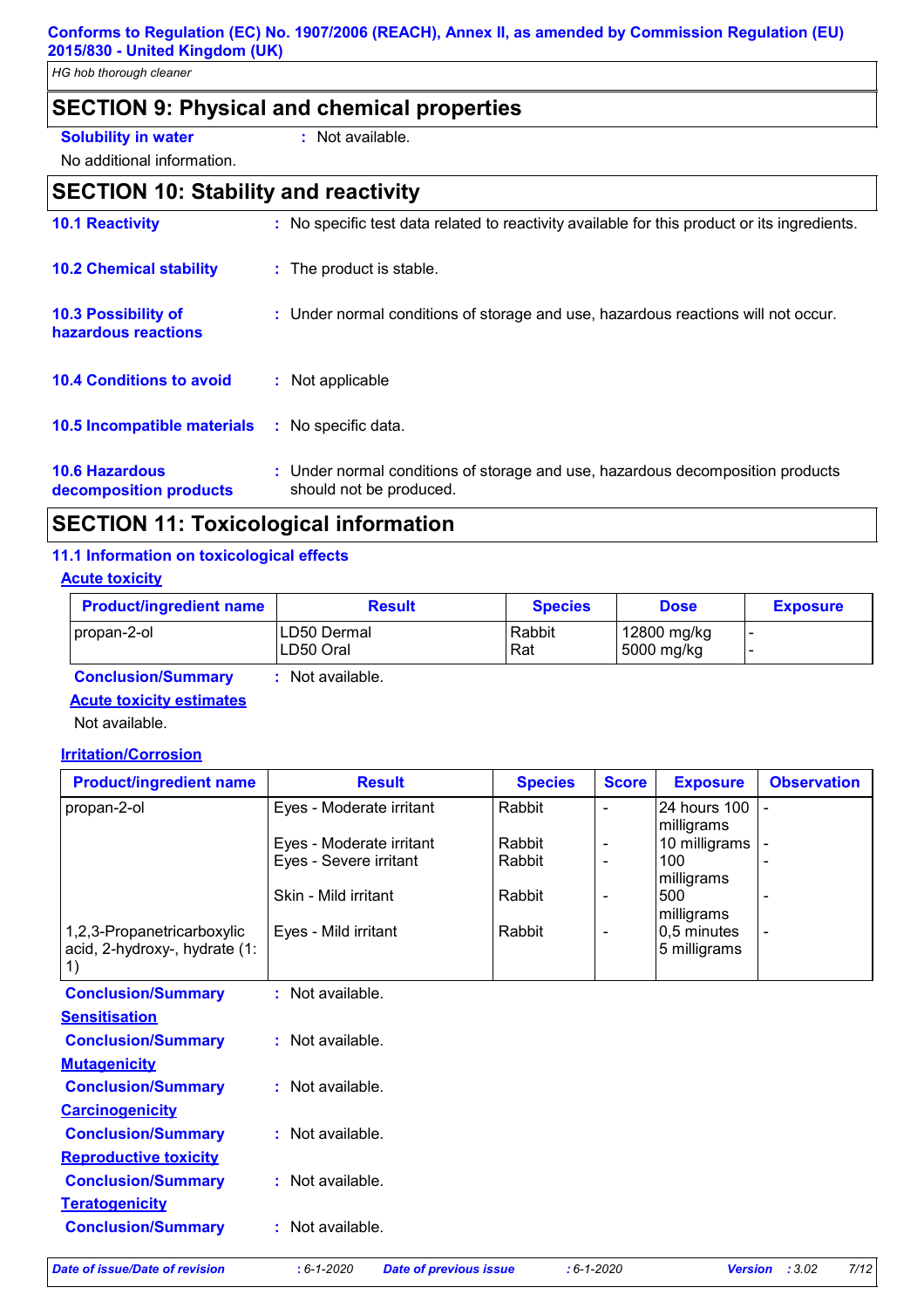# **SECTION 11: Toxicological information**

**Specific target organ toxicity (single exposure)**

| <b>Product/ingredient name</b> | <b>Category</b> | <b>Route of</b><br>exposure | <b>Target organs</b> |
|--------------------------------|-----------------|-----------------------------|----------------------|
| propan-2-ol                    | Category 3      | Not applicable.             | Narcotic effects     |

**Specific target organ toxicity (repeated exposure)**

Not available.

## **Aspiration hazard**

Not available.

| <b>Information on likely routes : Not available.</b> |  |
|------------------------------------------------------|--|
| of exposure                                          |  |

#### **Potential acute health effects**

| <b>Eye contact</b>  | : No known significant effects or critical hazards. |
|---------------------|-----------------------------------------------------|
| <b>Inhalation</b>   | : No known significant effects or critical hazards. |
| <b>Skin contact</b> | : No known significant effects or critical hazards. |
| <b>Ingestion</b>    | : No known significant effects or critical hazards. |

## **Symptoms related to the physical, chemical and toxicological characteristics**

| <b>Eye contact</b>  | : No specific data. |
|---------------------|---------------------|
| <b>Inhalation</b>   | : No specific data. |
| <b>Skin contact</b> | : No specific data. |
| <b>Ingestion</b>    | : No specific data. |

## **Delayed and immediate effects as well as chronic effects from short and long-term exposure**

| <b>Short term exposure</b>                        |                                                     |
|---------------------------------------------------|-----------------------------------------------------|
| <b>Potential immediate</b><br>effects             | $:$ Not available.                                  |
| <b>Potential delayed effects</b>                  | $:$ Not available.                                  |
| <b>Long term exposure</b>                         |                                                     |
| <b>Potential immediate</b><br>effects             | : Not available.                                    |
| <b>Potential delayed effects : Not available.</b> |                                                     |
| <b>Potential chronic health effects</b>           |                                                     |
| Not available.                                    |                                                     |
| <b>Conclusion/Summary</b>                         | : Not available.                                    |
| <b>General</b>                                    | No known significant effects or critical hazards.   |
| <b>Carcinogenicity</b>                            | No known significant effects or critical hazards.   |
| <b>Mutagenicity</b>                               | No known significant effects or critical hazards.   |
| <b>Teratogenicity</b>                             | No known significant effects or critical hazards.   |
| <b>Developmental effects</b>                      | No known significant effects or critical hazards.   |
| <b>Fertility effects</b>                          | : No known significant effects or critical hazards. |
| <b>Other information</b>                          | : Not available.                                    |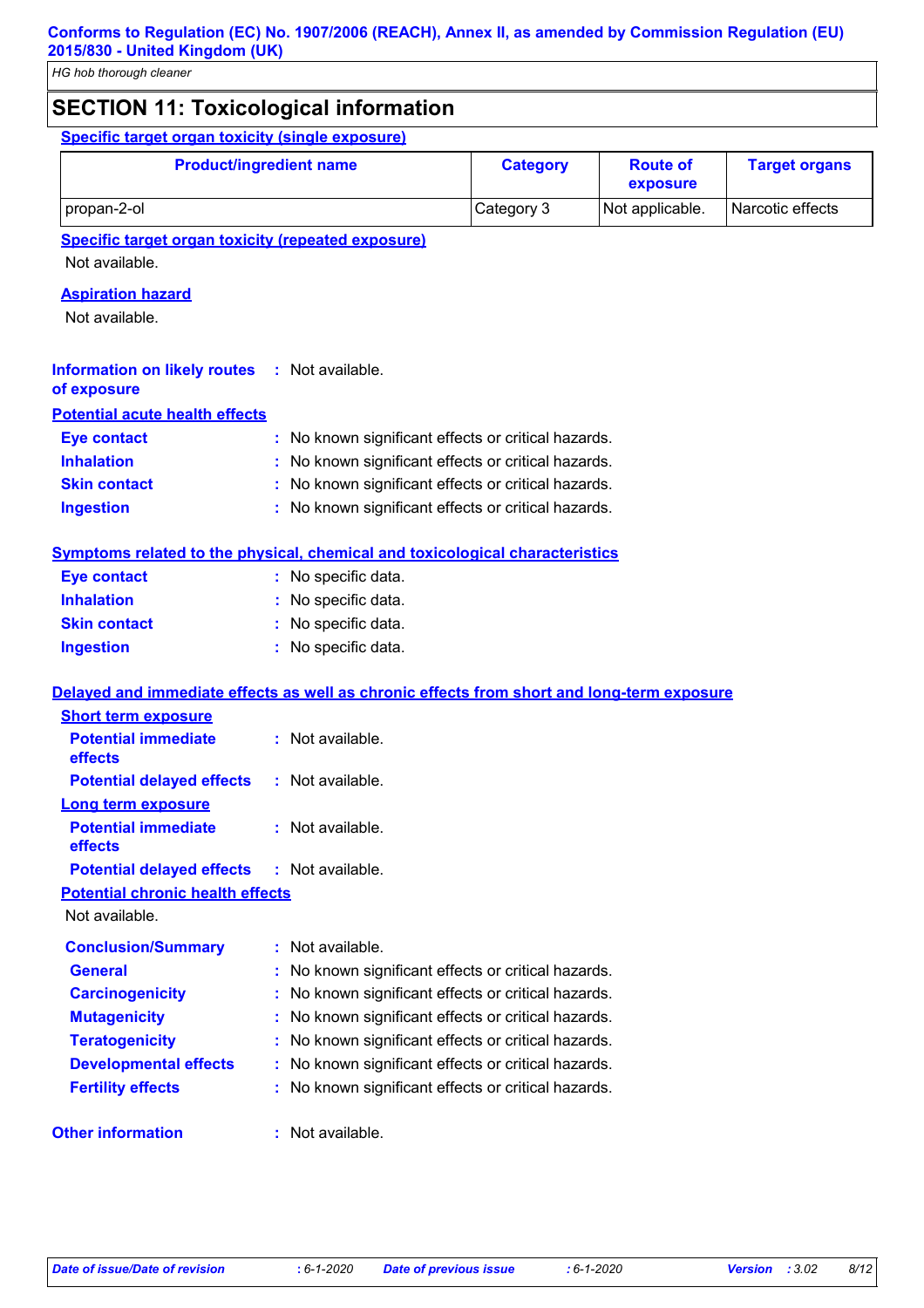# **SECTION 12: Ecological information**

### **12.1 Toxicity**

| <b>Product/ingredient name</b> | <b>Result</b>                                                                                                                                 | <b>Species</b>                                         | <b>Exposure</b>                    |
|--------------------------------|-----------------------------------------------------------------------------------------------------------------------------------------------|--------------------------------------------------------|------------------------------------|
| propan-2-ol                    | Acute EC50 10100 mg/l Fresh water<br>Acute LC50 1400000 µg/l Marine water   Crustaceans - Crangon crangon<br>Acute LC50 4200 mg/l Fresh water | Daphnia - Daphnia magna<br>Fish - Rasbora heteromorpha | 148 hours<br>48 hours<br>196 hours |
| .                              |                                                                                                                                               |                                                        |                                    |

**Conclusion/Summary :** Not available.

## **12.2 Persistence and degradability**

**Conclusion/Summary :** Not available.

#### **12.3 Bioaccumulative potential**

| <b>Product/ingredient name</b>                              | $LoaPow$ | <b>BCF</b> | <b>Potential</b> |
|-------------------------------------------------------------|----------|------------|------------------|
| propan-2-ol                                                 | 0.05     |            | llow             |
| 1,2,3-Propanetricarboxylic<br>acid, 2-hydroxy-, hydrate (1: | $-1.72$  |            | low              |
|                                                             |          |            |                  |

| 12.4 Mobility in soil                                   |                  |
|---------------------------------------------------------|------------------|
| <b>Soil/water partition</b><br><b>coefficient (Koc)</b> | : Not available. |
| <b>Mobility</b>                                         | : Not available. |

## **12.5 Results of PBT and vPvB assessment**

| <b>PBT</b>  | : Not applicable. |
|-------------|-------------------|
| <b>vPvB</b> | : Not applicable. |

**12.6 Other adverse effects** : No known significant effects or critical hazards.

# **SECTION 13: Disposal considerations**

The information in this section contains generic advice and guidance. The list of Identified Uses in Section 1 should be consulted for any available use-specific information provided in the Exposure Scenario(s).

## **13.1 Waste treatment methods**

| <b>Product</b>             |                                                                                                                                                                                                                                                                                                                                                                                                                                                                                                                                                      |  |
|----------------------------|------------------------------------------------------------------------------------------------------------------------------------------------------------------------------------------------------------------------------------------------------------------------------------------------------------------------------------------------------------------------------------------------------------------------------------------------------------------------------------------------------------------------------------------------------|--|
| <b>Methods of disposal</b> | : The generation of waste should be avoided or minimised wherever possible.<br>Disposal of this product, solutions and any by-products should at all times comply<br>with the requirements of environmental protection and waste disposal legislation<br>and any regional local authority requirements. Dispose of surplus and non-<br>recyclable products via a licensed waste disposal contractor. Waste should not be<br>disposed of untreated to the sewer unless fully compliant with the requirements of<br>all authorities with jurisdiction. |  |
| <b>Hazardous waste</b>     | : Within the present knowledge of the supplier, this product is not regarded as<br>hazardous waste, as defined by EU Directive 2008/98/EC.                                                                                                                                                                                                                                                                                                                                                                                                           |  |
| <b>Packaging</b>           |                                                                                                                                                                                                                                                                                                                                                                                                                                                                                                                                                      |  |
| <b>Methods of disposal</b> | : The generation of waste should be avoided or minimised wherever possible. Waste<br>packaging should be recycled. Incineration or landfill should only be considered<br>when recycling is not feasible.                                                                                                                                                                                                                                                                                                                                             |  |
| <b>Special precautions</b> | : This material and its container must be disposed of in a safe way. Empty containers<br>or liners may retain some product residues. Avoid dispersal of spilt material and<br>runoff and contact with soil, waterways, drains and sewers.                                                                                                                                                                                                                                                                                                            |  |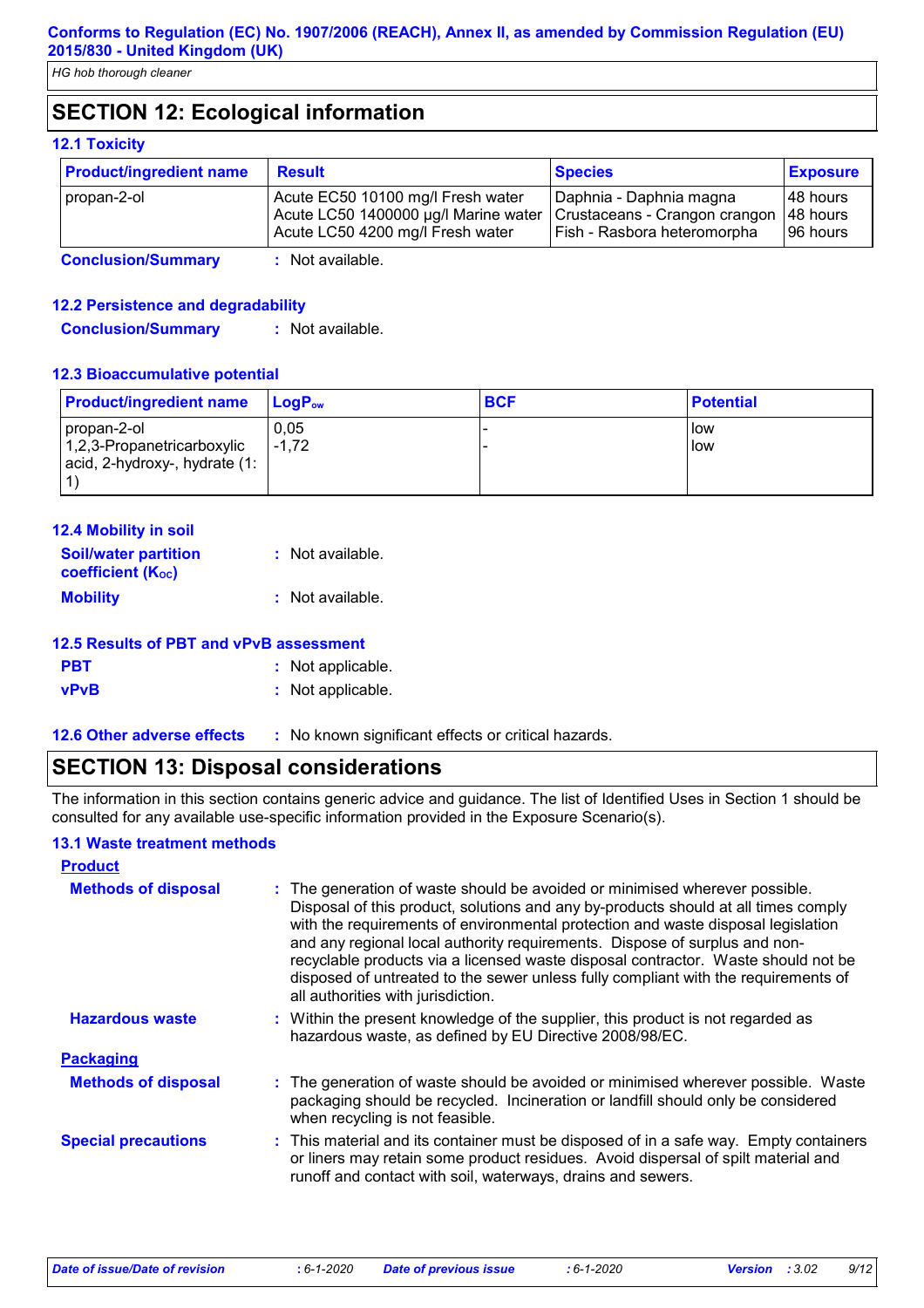# **SECTION 14: Transport information**

|                                           | <b>ADR/RID</b>           | <b>ADN</b>     | <b>IMDG</b>    | <b>IATA</b>              |
|-------------------------------------------|--------------------------|----------------|----------------|--------------------------|
| 14.1 UN number                            | Not regulated.           | Not regulated. | Not regulated. | Not regulated.           |
| 14.2 UN proper<br>shipping name           | $\overline{\phantom{a}}$ |                |                |                          |
| <b>14.3 Transport</b><br>hazard class(es) | $\blacksquare$           |                |                | $\overline{\phantom{0}}$ |
| 14.4 Packing<br>group                     |                          |                |                |                          |
| 14.5<br><b>Environmental</b><br>hazards   | No.                      | No.            | No.            | No.                      |
| <b>Additional</b><br>information          |                          |                |                |                          |

**14.6 Special precautions for : Transport within user's premises: always transport in closed containers that are user** upright and secure. Ensure that persons transporting the product know what to do in the event of an accident or spillage.

**14.7 Transport in bulk according to Annex II of Marpol and the IBC Code :** Not applicable.

# **SECTION 15: Regulatory information**

**15.1 Safety, health and environmental regulations/legislation specific for the substance or mixture**

**EU Regulation (EC) No. 1907/2006 (REACH)**

**Annex XIV - List of substances subject to authorisation**

**Annex XIV**

None of the components are listed.

**Substances of very high concern**

None of the components are listed.

**Other EU regulations Annex XVII - Restrictions on the manufacture, placing on the market and use of certain dangerous substances, mixtures and articles** : Not applicable.

#### **Europe inventory :** Not determined. **Black List Chemicals (76/464/EEC) :**

**Ozone depleting substances (1005/2009/EU)**

Not listed.

**Prior Informed Consent (PIC) (649/2012/EU)** Not listed.

## **Seveso Directive**

This product is not controlled under the Seveso Directive.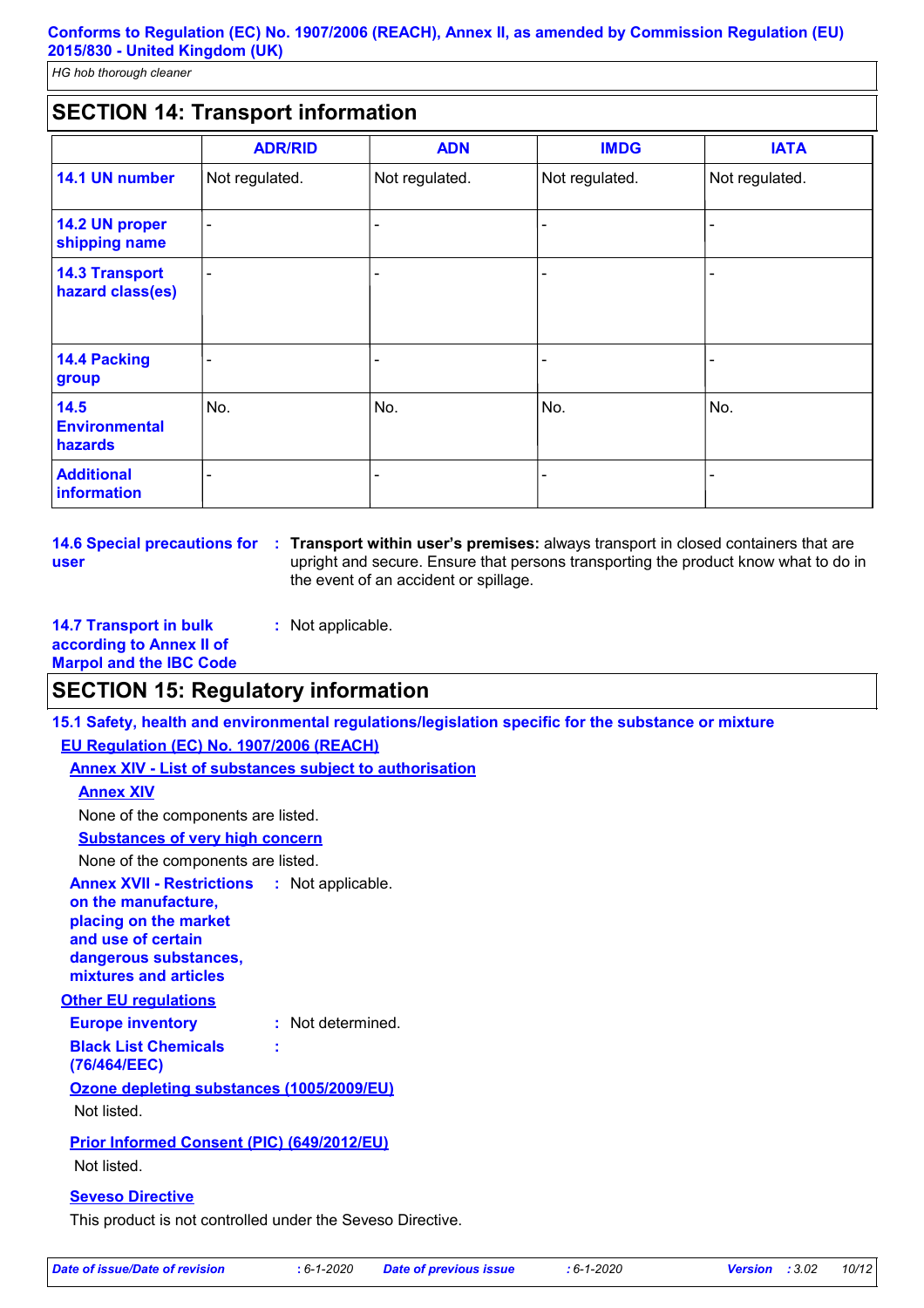*HG hob thorough cleaner*

| <b>SECTION 15: Regulatory information</b>             |                                                                                                  |                                    |         |  |
|-------------------------------------------------------|--------------------------------------------------------------------------------------------------|------------------------------------|---------|--|
| <b>Contains (Regulation</b>                           | anionic surfactants, non-ionic surfactants                                                       |                                    | $< 5\%$ |  |
| (EC) No 648/2004)                                     | limonene                                                                                         |                                    |         |  |
|                                                       |                                                                                                  |                                    |         |  |
|                                                       |                                                                                                  |                                    |         |  |
| <b>References</b>                                     |                                                                                                  |                                    |         |  |
| <b>International regulations</b>                      |                                                                                                  |                                    |         |  |
|                                                       | <b>Chemical Weapon Convention List Schedules I, II &amp; III Chemicals</b>                       |                                    |         |  |
| Not listed.                                           |                                                                                                  |                                    |         |  |
| <b>Montreal Protocol (Annexes A, B, C, E)</b>         |                                                                                                  |                                    |         |  |
| Not listed.                                           |                                                                                                  |                                    |         |  |
|                                                       | <b>Stockholm Convention on Persistent Organic Pollutants</b>                                     |                                    |         |  |
| Not listed.                                           |                                                                                                  |                                    |         |  |
|                                                       | <b>Rotterdam Convention on Prior Informed Consent (PIC)</b>                                      |                                    |         |  |
| Not listed.                                           |                                                                                                  |                                    |         |  |
| <b>UNECE Aarhus Protocol on POPs and Heavy Metals</b> |                                                                                                  |                                    |         |  |
| Not listed.                                           |                                                                                                  |                                    |         |  |
| <b>International lists</b>                            |                                                                                                  |                                    |         |  |
| <b>National inventory</b>                             |                                                                                                  |                                    |         |  |
| <b>Australia</b>                                      | : Not determined.                                                                                |                                    |         |  |
| <b>Canada</b>                                         | Not determined.                                                                                  |                                    |         |  |
| <b>China</b>                                          | : Not determined.                                                                                |                                    |         |  |
| <b>Turkey</b>                                         | Not determined.                                                                                  |                                    |         |  |
| <b>United States</b>                                  | Not determined.                                                                                  |                                    |         |  |
| <b>Taiwan</b>                                         | Not determined.                                                                                  |                                    |         |  |
| <b>Philippines</b><br><b>New Zealand</b>              | Not determined.                                                                                  |                                    |         |  |
| <b>Malaysia</b>                                       | Not determined.                                                                                  | Not determined.                    |         |  |
| <b>Republic of Korea</b>                              | : Not determined.                                                                                |                                    |         |  |
| <b>Japan</b>                                          | Japan inventory (ENCS): Not determined.                                                          |                                    |         |  |
|                                                       | Japan inventory (ISHL): Not determined.                                                          |                                    |         |  |
| <b>15.2 Chemical safety</b>                           | : This product contains substances for which Chemical Safety Assessments are still               |                                    |         |  |
| assessment                                            | required.                                                                                        |                                    |         |  |
| <b>SECTION 16: Other information</b>                  |                                                                                                  |                                    |         |  |
|                                                       |                                                                                                  |                                    |         |  |
|                                                       | $\nabla$ Indicates information that has changed from previously issued version.                  |                                    |         |  |
| <b>Abbreviations and</b><br>acronyms                  | : ATE = Acute Toxicity Estimate                                                                  |                                    |         |  |
|                                                       | CLP = Classification, Labelling and Packaging Regulation [Regulation (EC) No.<br>1272/2008]      |                                    |         |  |
|                                                       | <b>DMEL = Derived Minimal Effect Level</b>                                                       |                                    |         |  |
|                                                       | DNEL = Derived No Effect Level<br>EUH statement = CLP-specific Hazard statement                  |                                    |         |  |
|                                                       | PBT = Persistent, Bioaccumulative and Toxic                                                      |                                    |         |  |
|                                                       | <b>PNEC = Predicted No Effect Concentration</b>                                                  |                                    |         |  |
|                                                       | <b>RRN = REACH Registration Number</b><br>vPvB = Very Persistent and Very Bioaccumulative        |                                    |         |  |
|                                                       | Procedure used to derive the classification according to Regulation (EC) No. 1272/2008 [CLP/GHS] |                                    |         |  |
|                                                       | <b>Classification</b>                                                                            | <b>Justification</b>               |         |  |
| Not classified.                                       |                                                                                                  |                                    |         |  |
|                                                       |                                                                                                  |                                    |         |  |
| <b>Full text of abbreviated H statements</b>          |                                                                                                  |                                    |         |  |
| <b>Date of issue/Date of revision</b>                 | $: 6 - 1 - 2020$<br><b>Date of previous issue</b>                                                | Version : 3.02<br>$: 6 - 1 - 2020$ | 11/12   |  |